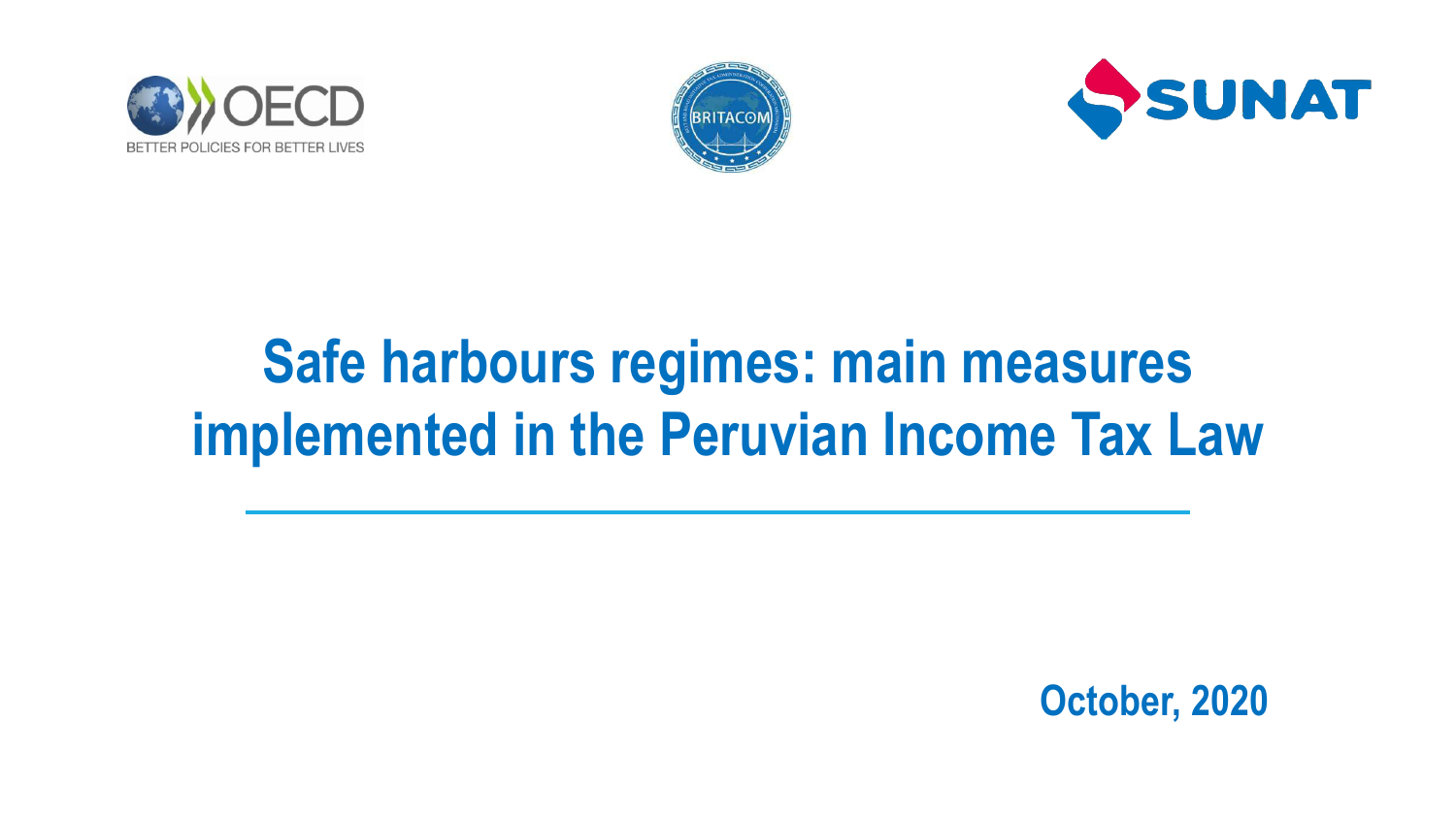

### **Agenda**

- a. Legal framework of APAs
- b. Main characteristics of APAs
- c. Deadline and Outcome of the Proposal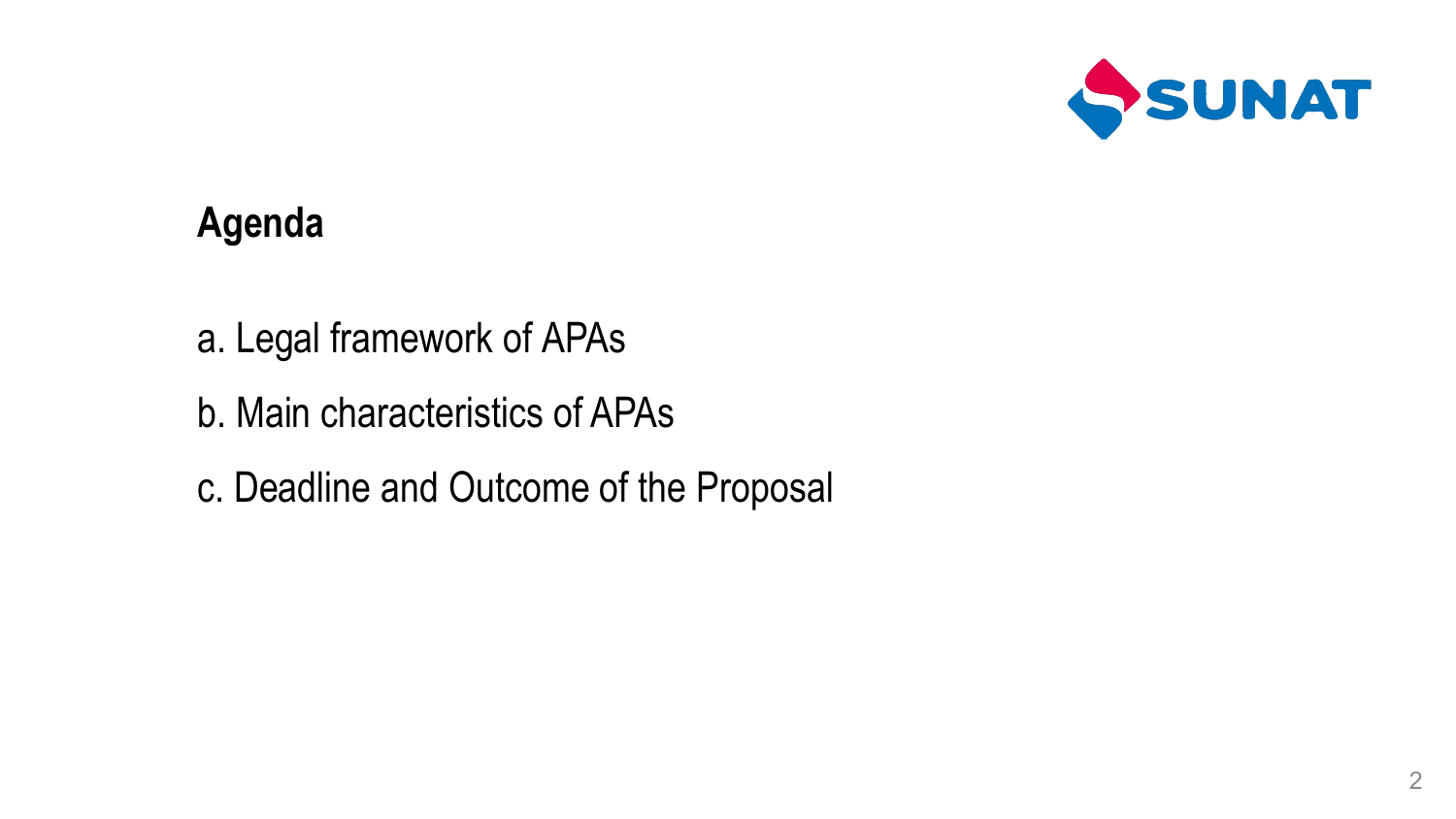

### **Legal Framework**



### **Art. 32-A ITL (…) f) Advance pricing agreements**

SUNAT maycelebrate advance price agreements:

1.- **With taxpayers domiciled** in the country, in which the valuation of the different transactions within the scope of the transfer pricing rules, methods and criteria for determination is determined; and,

2.- **With other tax administrations** of countries with which Peru has held a Double Taxation Agreement.

**Art. 118 RITL**

**1.- Bilateral APAs (Taxpayers / SUNAT)**

**2.- Agreements - Tax Administrations (MAP)**

Provisions relating to the celebration of advance price agreements between taxpayers and the SUNAT.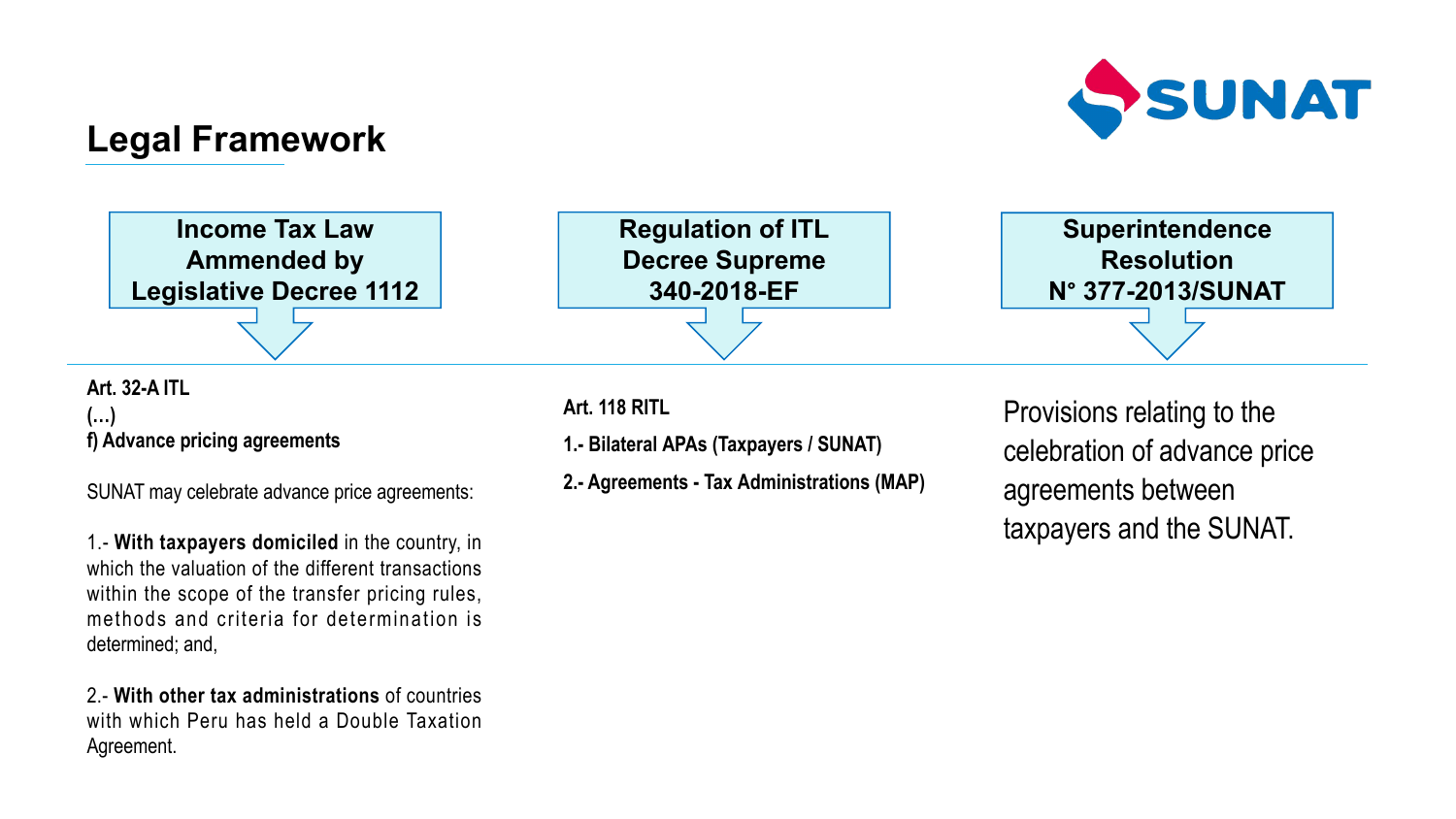

- Peruvian tax law allows taxpayers to enter into APAs before the assessment of the Tax Administration, in order to determine the price, retribution and/or the profit margin. In addition, it can be agreed the methodology which will support the values to be used by taxpayers in setting the prices of the transactions which may be agreed with related parties, tax havens or non-cooperating territories.
- The Peruvian Tax Administration may also enter into APAs with other tax administration of countries that Peru has signed a double tax treaty.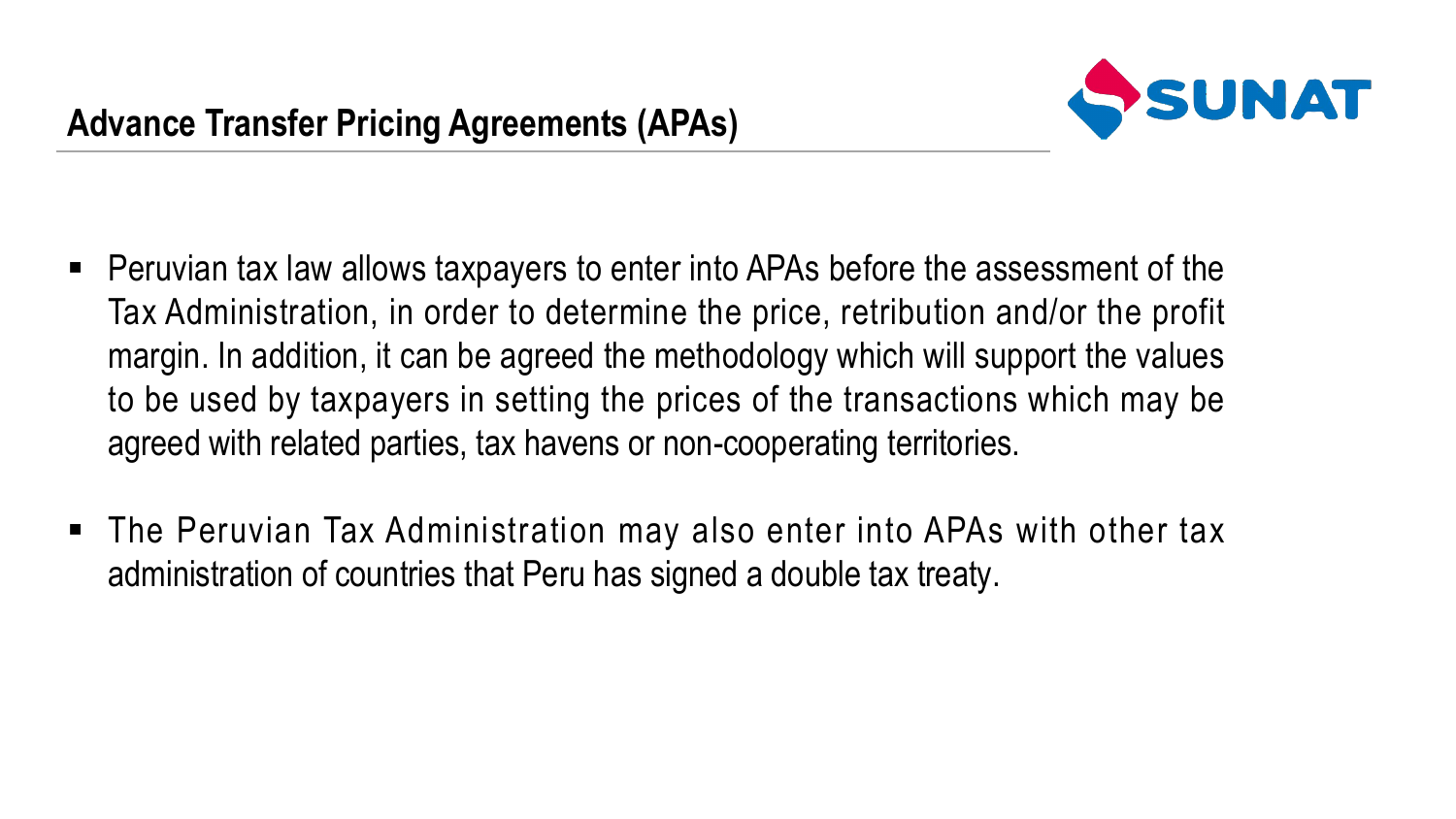# SSUNAT

### **Main characteristics of APAs**

| <b>APA celebrated between</b><br><b>Taxpayers and the Tax Administration</b> | <b>Agreements celebrated between</b><br><b>Tax Administrations</b>                                                                                                                                                                                                                     |
|------------------------------------------------------------------------------|----------------------------------------------------------------------------------------------------------------------------------------------------------------------------------------------------------------------------------------------------------------------------------------|
|                                                                              |                                                                                                                                                                                                                                                                                        |
| a) Characteristics of APAs                                                   | The conclusion of agreements with the tax administrations of<br>the countries with which the Republic of Peru has entered into<br>international agreements to avoid double taxation will be<br>carried out within the framework of the mutual agreement<br>procedure provided therein. |
| b) Presentation of the proposal                                              |                                                                                                                                                                                                                                                                                        |
| c) Content of the proposal                                                   |                                                                                                                                                                                                                                                                                        |
| d) Deadline for considering the proposal                                     |                                                                                                                                                                                                                                                                                        |
| e) Approval or rejection of the proposal                                     |                                                                                                                                                                                                                                                                                        |
| f) Subscription of APAs                                                      |                                                                                                                                                                                                                                                                                        |
| g) Effective of APAs                                                         |                                                                                                                                                                                                                                                                                        |
| h) Modification of APAs                                                      |                                                                                                                                                                                                                                                                                        |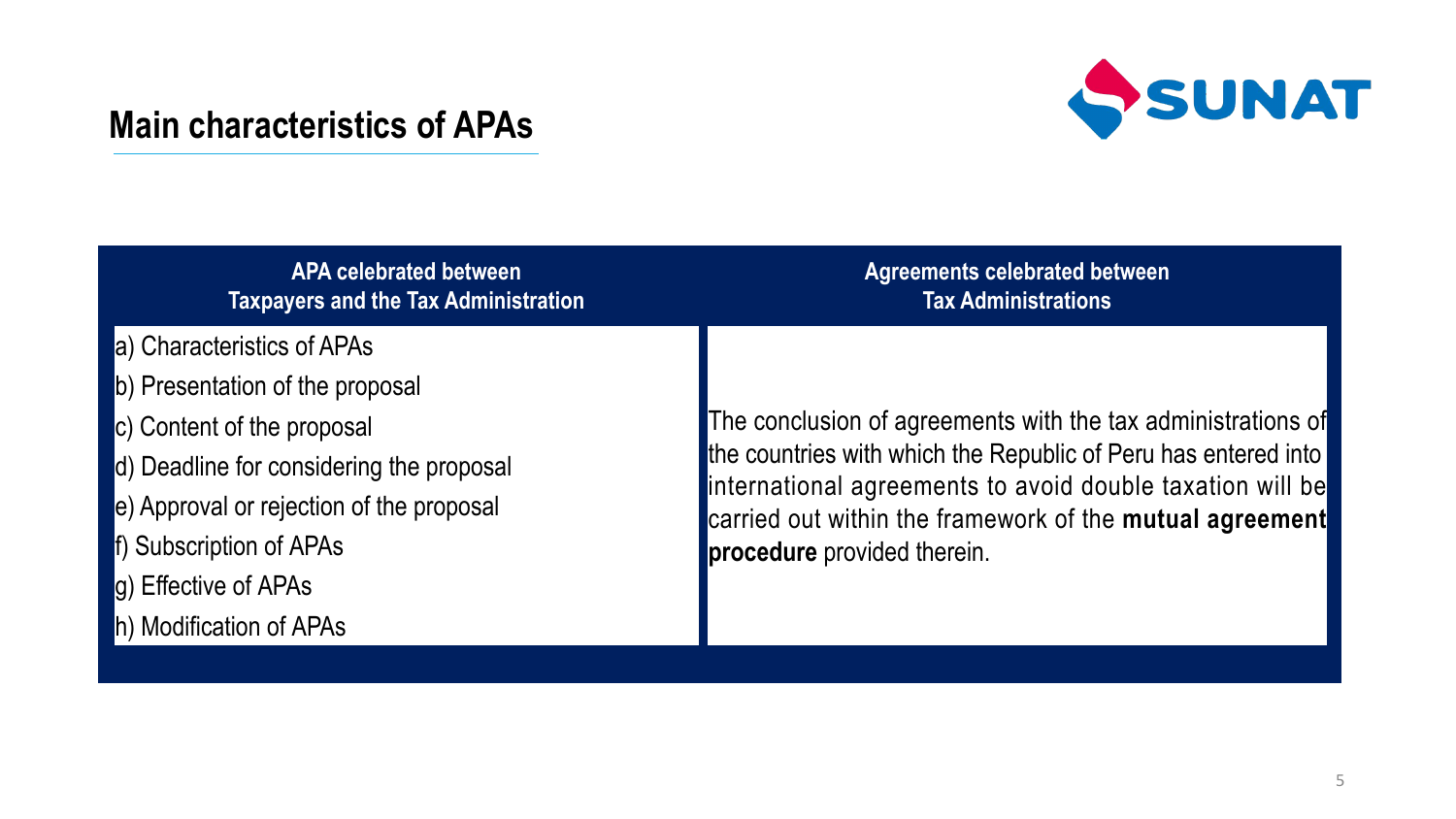### **Deadline and Outcome of the Proposal**



24 months from the date you submitted a proposal

It may be extended by 12 months +

Suspension period between AT request and taxpayer response

-Approve APA proposal -Approve another consensus proposal. -Dismiss the taxpayer's proposal.

If a proved, the AT and the AT and the AT and the AT and the AT and the AT and the AT and the AT and the AT and taxpayer will subscribe an analysis of the subscribe and subscribe and subscribe

APA shall apply to the ongoing taxable year in which they have been Modification 12 months approved and during the three (3) subsequent taxable years

APA (clause provides possibility of modifying or leaving it without effect: significant variation of the company's operations, circumstances or economic Modification 12 months<br>significant variation of the<br>company's operations,<br>circumstances or economic